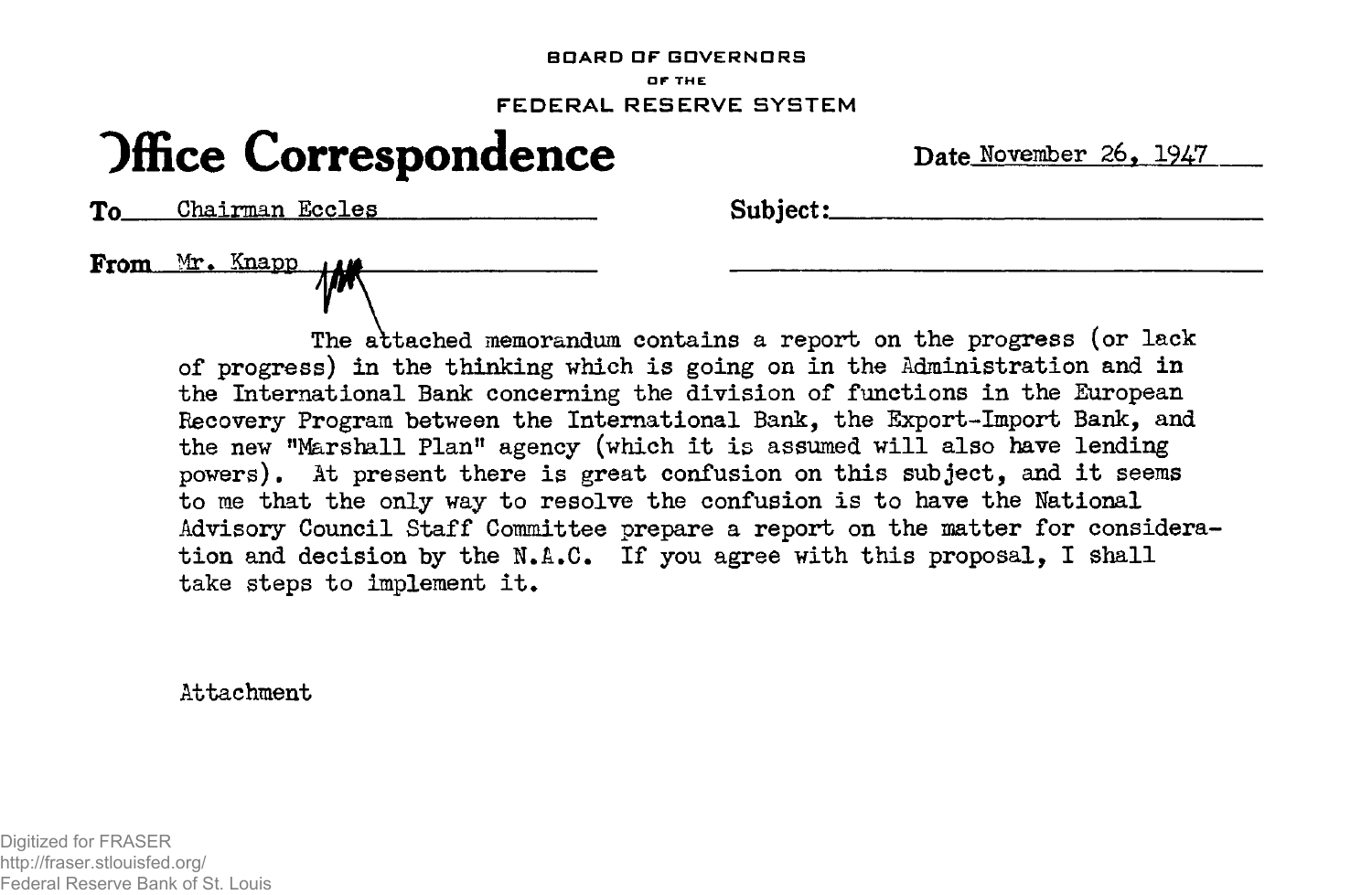SECREY

**DFTHE FEDERAL RESERVE SYSTEM**

**BOARD DF GOVERNORS**



To Chairman Eccles

From Mr. Knapp

Subject: Meeting held in the International Bank to discuss the question of the role of the Bank in the Marshall Program.

A meeting was held in the International Bank this morning to discuss the question of the role of the Bank in the Marshall Program. Among those present were Mr. McCloy, Mr. Garner, and Mr. Black, several members of the Bank's staff, and staff representatives from the State, Treasury and Commerce Departments.

The discussion was quite inconclusive. It was pointed out that in the documentation which is to be presented to Congress in connection with the "Marshall Plan" an estimate is presented that the International Bank (plus the private capital market) will be able to finance 500 million dollars of the European dollar deficit in the first full year of the Program, and about 2 billion dollars over the four-year period (the Paris Report had suggested that the International Bank and private capital market cover over 3 billion dollars, this being the amount of European capital equipment needs exclusive of agriculture and mining machinery). The International Bank people, although apparently feeling that these estimates were on the high side, did not object to them provided that they were not presented as firm figures.

Most of the ensuing discussion consisted of an exchange of ideas concerning the type of loans that the International Bank might make under the Marshall Program and concerning the ways in which the Bank's lending activities might be coordinated with those of the new "Marshall Plan" agency and the Export-Import Bank.

With respect to the first point, Mr. Garner initially made a flat statement that the International Bank should make loans only to finance largescale capital installations (the "special project" idea in its purest form), and of course also insisted that the credit risk must be good. There was general agreement with the latter point (no one is trying to press the Bank to make loans to dubious credit risks). With regard to the former point, however, I expressed the view that such a narrow limitation would unnecessarily hamper the Bank's lending program and would necessitate its turning down loan applications from perfectly good borrowers just because they could not offer the proper kind of "show piece". Mr. McCloy supported this point of view to some extent, but he too felt that the Bank should not get into the business of general balance of payments loans but should confine itself to fairly concrete and definable programs. I believe that in almost every case a prospective borrower could pick out of its import program a particular set of imports which would satisfy Mr. McCloy's concepts.

With regard to coordination among the various lending agencies, it was pointed out that the National Advisory Council would presumably carry out this function. However, Gene Black felt (I think, correctly) that there would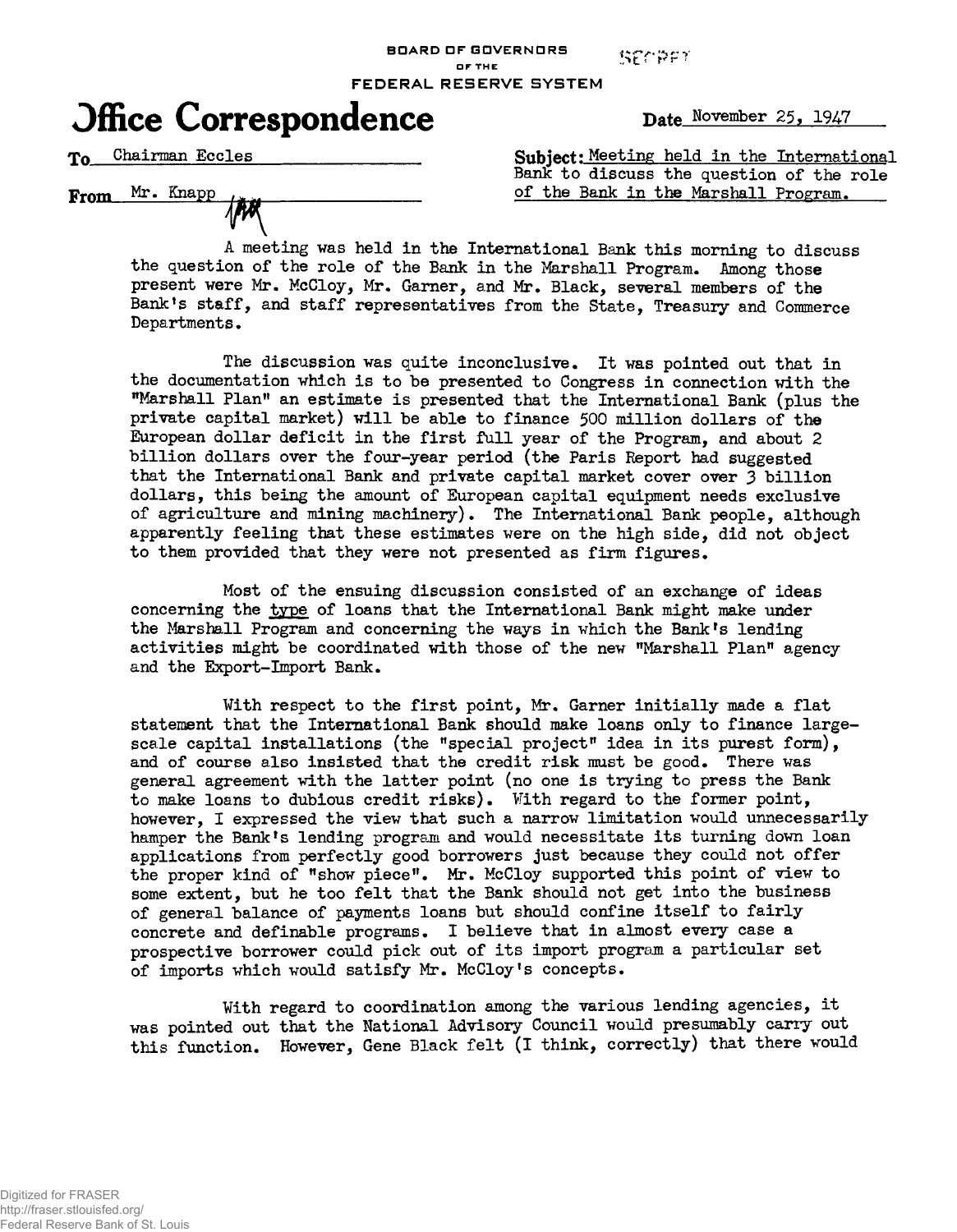have to be regular direct contact among the agencies involved, and at one point he suggested that this might be formalized as a special committee which would consider special coordination problems before they were referred to the National Advisory Council. Mr. Garner was worried that if the N.A.C. reviewed a loan application and decided that it should be referred to the International Bank, this decision might prejudge the Bank's consideration of the application. He seemed reassured, however, when it was pointed out that the N.A.C. would only refer the loan to the International Bank "for consideration".

Reference was then made to the difficulty which would arise if lending agencies of the U.S. Government (the new "Marshall Plan" agency or the Export-Import Bank) were making loans to the European countries at interest rates below that applicable to International Bank loans (at present  $4-1/4$  per cent). It was pointed out that this would lead prospective borrowers to approach the U.S. Government first and to resist being passed on to the International Bank. It was also asserted that it would be illogical to force the better credit risks to pay the higher rates charged by the International Bank while the inferior credit risks which would have to be handled by the U.S. Government would get lower rates. This led to the suggestion that the U.S. Government lending agencies might raise their interest rates to the level of the International Bank's rate.

There seemed to be general agreement that this latter suggestion was impracticable. Furthermore, I pointed out that the payment of higher interest rates by the better credit risks could be justified on the grounds of ability to payj in other words, the inferior credit risk countries would be granted the lower interest rates applied by U.S. Government agencies just because they were incapable of bearing the burden of ordinary commercial rates. This rationalization was not satisfactory to many of those present, but no other solution was offered to the problem.

Reference was also made in the discussion to the indirect support which the International Bank might give to the European Recovery Program by making loans to "non-Marshall Plan" countries, either to promote the output of commodities for export to Europe or, in a more general way, to meet their dollar requirements so that they might be in a position to make loans to European countries. Mention was made of the special case of Poland where the Bank might finance the expansion of coal production which would flow to Western Europe; however, the Bank's officers were very reticent on this matter. There was more discussion of the Bank's possible role in Latin America, and Mr. McCloy emphasized that in the Bank's view loans to develop the "natural flow" of exports from Latin America to Europe would be highly desirable and much more useful than loans to finance industrialization projects in that area.

------